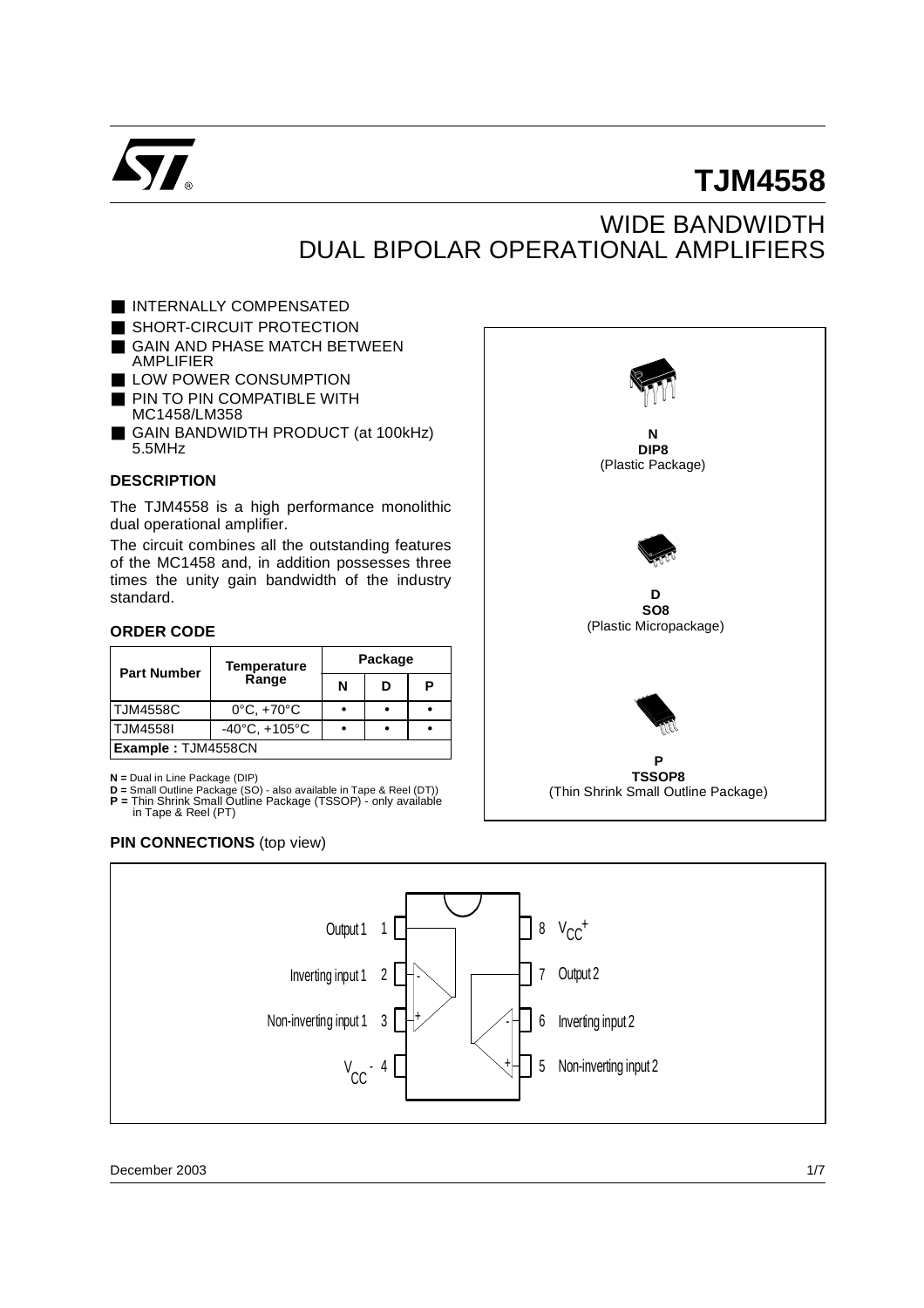### **SCHEMATIC DIAGRAM** (1/2 TJM4558)



# **ABSOLUTE MAXIMUM RATINGS**

| Symbol            | <b>Parameter</b>                       | <b>TJM4558I</b> | <b>TJM4558C</b> | Unit |
|-------------------|----------------------------------------|-----------------|-----------------|------|
| $V_{\rm CC}$      | <b>Supply Voltage</b>                  | ±22             | V               |      |
| $V_i$             | Input Voltage                          | ±15             | V               |      |
| $V_{id}$          | <b>Differential Input Voltage</b>      | ±30             | $\vee$          |      |
| $P_{\text{tot}}$  | <b>Power Dissipation</b>               | 680             |                 | mW   |
|                   | <b>Output Short Circuit Duration</b>   | Infinite        |                 |      |
| l <sub>Oper</sub> | Operating Free-Air Temperature Range   | $-40$ to $+105$ | 0 to $+70$      | °C   |
| $T_{\text{stg}}$  | Storage Temperature<br>$-65$ to $+150$ |                 |                 | °C   |

# **ELECTRICAL CHARACTERISTICS**

 $V_{CC} = \pm 15V$ ,  $T_{amb} = 25^{\circ}C$  (unless otherwise specified)

| Symbol   | <b>Parameter</b>                                                 | Min. | Typ. | Max. | <b>Unit</b> |
|----------|------------------------------------------------------------------|------|------|------|-------------|
|          | Input Offset Voltage ( $R_s \le 10k\Omega$ )                     |      |      |      |             |
| $V_{i0}$ | $T_{amb}$ = +25°C                                                |      |      | 5    | mV          |
|          | $T_{min}$ . $\leq T_{amb} \leq T_{max}$ .                        |      |      | 6    |             |
|          | Input Offset Current                                             |      |      |      |             |
| $I_{io}$ | $T_{amb}$ = +25°C                                                |      | 20   | 100  | nA          |
|          | $T_{min}$ . $\leq T_{amb} \leq T_{max}$ .                        |      | 40   |      |             |
|          | Input Bias Current                                               |      |      |      |             |
| $I_{ib}$ | $T_{amb}$ = +25°C                                                |      | 50   | 400  | nA          |
|          | $T_{min} \leq T_{amb} \leq T_{max}$                              |      | 100  |      |             |
| $A_{vd}$ | Large Signal Voltage Gain ( $R_1 = 2k\Omega$ , $V_0 = \pm 10V$ ) |      |      |      |             |
|          | $T_{amb}$ = +25°C                                                | 50   | 200  |      | V/mV        |
|          | $T_{min} \leq T_{amb} \leq T_{max}$                              | 25   |      |      |             |

 $\sqrt{M}$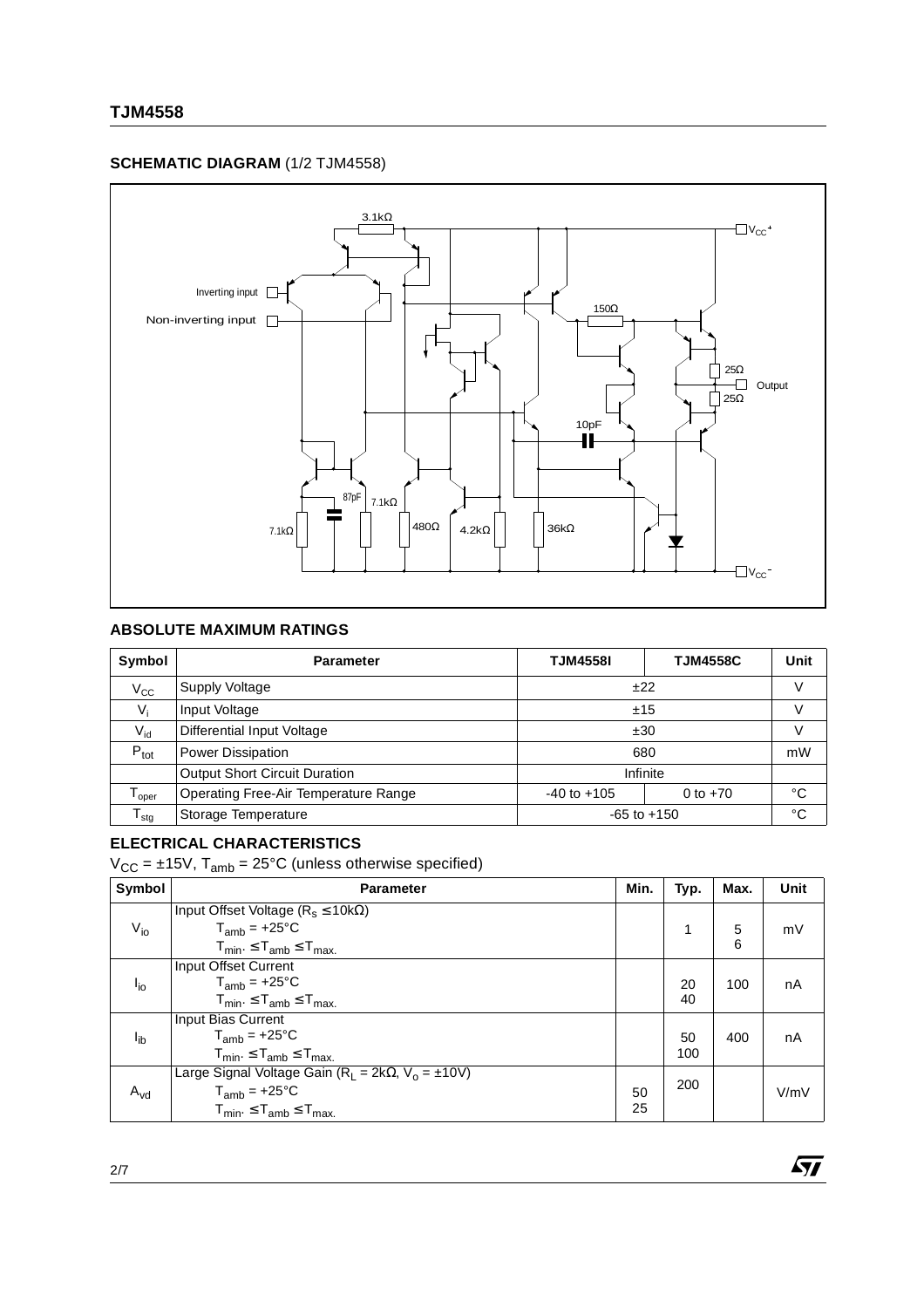| Symbol           | <b>Parameter</b>                                                                                                                                      | Min. | Typ.           | Max. | Unit       |
|------------------|-------------------------------------------------------------------------------------------------------------------------------------------------------|------|----------------|------|------------|
|                  | Supply Voltage Rejection Ratio $(R_s \le 10k\Omega)$                                                                                                  |      |                |      |            |
| <b>SVR</b>       | $T_{amb}$ = +25 $^{\circ}$ C                                                                                                                          |      | 90             |      | dB         |
|                  | $T_{min} \leq T_{amb} \leq T_{max}$                                                                                                                   |      | 77             |      |            |
|                  | Supply Current, all amplifiers, no load                                                                                                               |      |                |      |            |
| $I_{\rm CC}$     | $T_{amb}$ = +25°C                                                                                                                                     |      | 2.3            | 4.5  | mA         |
|                  | $T_{min}$ . $\leq T_{amb} \leq T_{max}$ .                                                                                                             |      | 4              |      |            |
|                  | Input Common Mode Voltage Range                                                                                                                       |      |                |      |            |
| $V_{\text{icm}}$ | $T_{amb}$ = +25 $^{\circ}$ C                                                                                                                          | ±12  |                |      | $\vee$     |
|                  | $T_{min} \leq T_{amb} \leq T_{max}$                                                                                                                   | ±12  |                |      |            |
|                  | Common-mode Rejection Ratio $(R_s \le 10k\Omega)$                                                                                                     |      |                |      |            |
| <b>CMR</b>       | $T_{amb}$ = +25°C                                                                                                                                     |      | 90             |      | dB         |
|                  | $T_{min} \leq T_{amb} \leq T_{max}$                                                                                                                   |      | 70             |      |            |
| $I_{\rm os}$     | <b>Output Short Circuit Current</b>                                                                                                                   | 10   | 20             |      | mA         |
|                  | <b>Output Voltage Swing</b>                                                                                                                           |      |                |      |            |
|                  | $T_{amb}$ = +25 $\degree$ C<br>$R_1 = 10k\Omega$                                                                                                      | ±12  | ±14            |      |            |
| $V_{o}$          | $R_1 = 2k\Omega$                                                                                                                                      | ±10  | ±13            |      | $\vee$     |
|                  | $R_1 = 10k\Omega$<br>$T_{min} \leq T_{amb} \leq T_{max}$                                                                                              | ±12  |                |      |            |
|                  | $R_L = 2k\Omega$                                                                                                                                      | ±10  |                |      |            |
| <b>SR</b>        | <b>Slew Rate</b><br>$(V_i = \pm 10, R_L = 2k\Omega, C_L = 100pF, T_{amb} = 25^{\circ}C$ , unity gain)                                                 |      | 2.2            |      | $V/\mu s$  |
|                  | <b>Rise Time</b>                                                                                                                                      |      |                |      |            |
| $t_{r}$          | $(V_i = \pm 20$ mV, R <sub>L</sub> = 2kΩ, C <sub>L</sub> = 100pF, T <sub>amb</sub> = 25°C, unity gain)                                                |      | 0.3            |      | μs         |
|                  | Overshoot                                                                                                                                             |      |                |      |            |
| $K_{OV}$         | $(V_i = \pm 20$ mV, R <sub>1</sub> = 2k $\Omega$ , C <sub>1</sub> = 100pF, T <sub>amb</sub> = 25°C, unity gain)                                       |      | 15             |      | $\%$       |
| $R_i$            | Input Resistance                                                                                                                                      | 0.3  | $\overline{2}$ |      | МΩ         |
| $C_i$            | Input Capacitance                                                                                                                                     |      | 1.4            |      | pF         |
| $R_{o}$          | <b>Output Resistance</b>                                                                                                                              |      | 75             |      | $\Omega$   |
| B                | <b>Unity Gain Bandwidth</b>                                                                                                                           |      | 2.8            |      | <b>MHz</b> |
| <b>GBP</b>       | <b>Gain Bandwidth Product</b>                                                                                                                         |      |                |      | <b>MHz</b> |
|                  | (V <sub>i</sub> = 10mV, R <sub>L</sub> = 2k $\Omega$ , C <sub>L</sub> = 100pF, f = 100kHz, T <sub>amb</sub> = 25°C)                                   |      | 5.5            |      |            |
| <b>THD</b>       | <b>Total Harmonic Distortion</b>                                                                                                                      |      |                |      | %          |
|                  | (f = 1kHz, A <sub>v</sub> = 20dB, R <sub>L</sub> = 2k $\Omega$ , V <sub>o</sub> = 2V <sub>pp</sub> , C <sub>L</sub> = 100pF, T <sub>amb</sub> = 25°C) |      | 0.008          |      |            |
| $e_n$            | Equivalent Input Noise Voltage ( $R_S$ = 100 $\Omega$ , f = 1kHz)                                                                                     |      | 12             |      | nV         |
|                  |                                                                                                                                                       |      |                |      | √Hz        |
|                  | $V_{O1}/V_{O2}$ Channel Separation                                                                                                                    |      | 120            |      | dB         |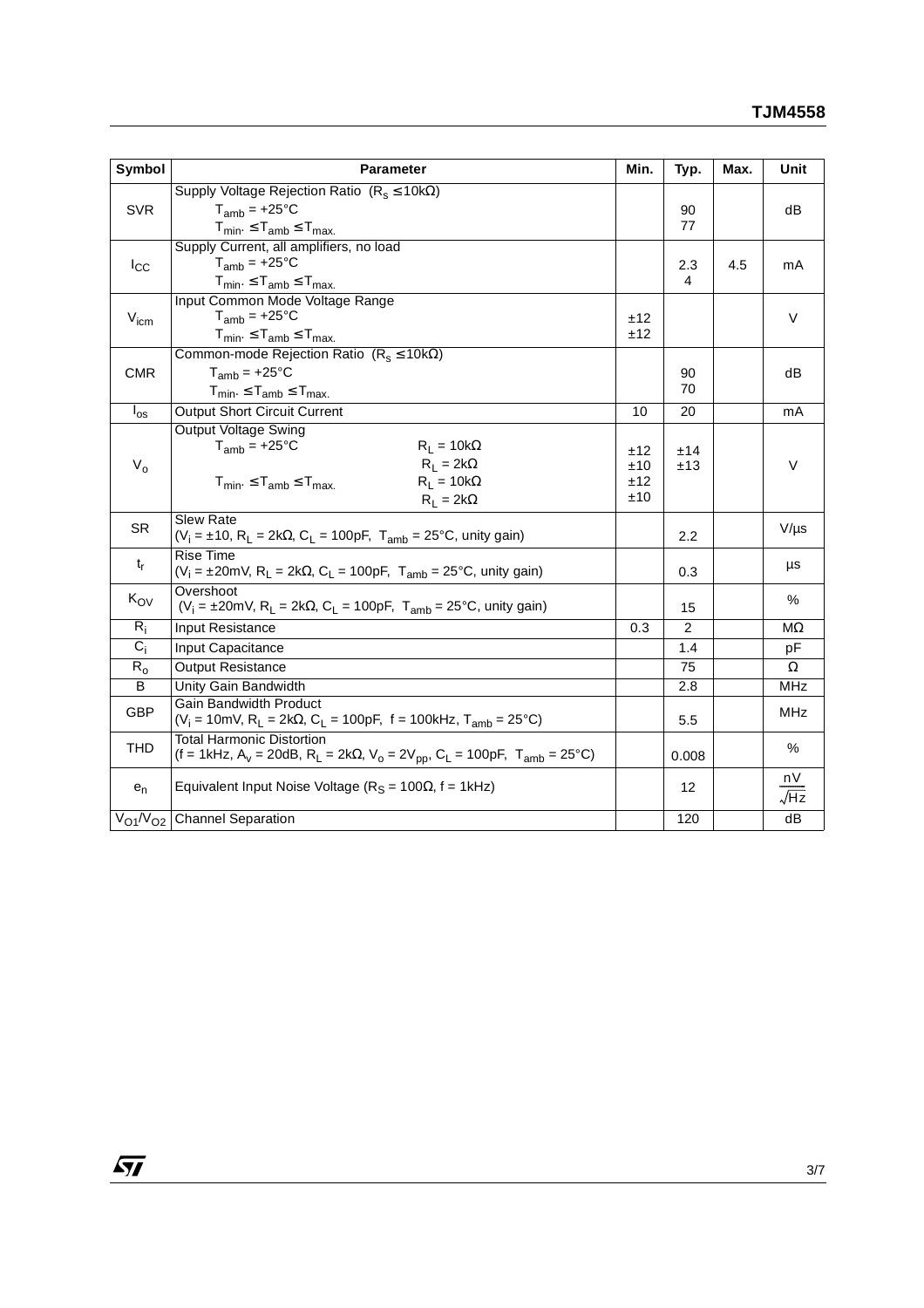#### **TRANSIENT RESPONSE TEST CIRCUIT**









**NEGATIVE OUTPUT VOLTAGE SWING VERSUS**<br>LOAD RESISTANCE





 $\sqrt{27}$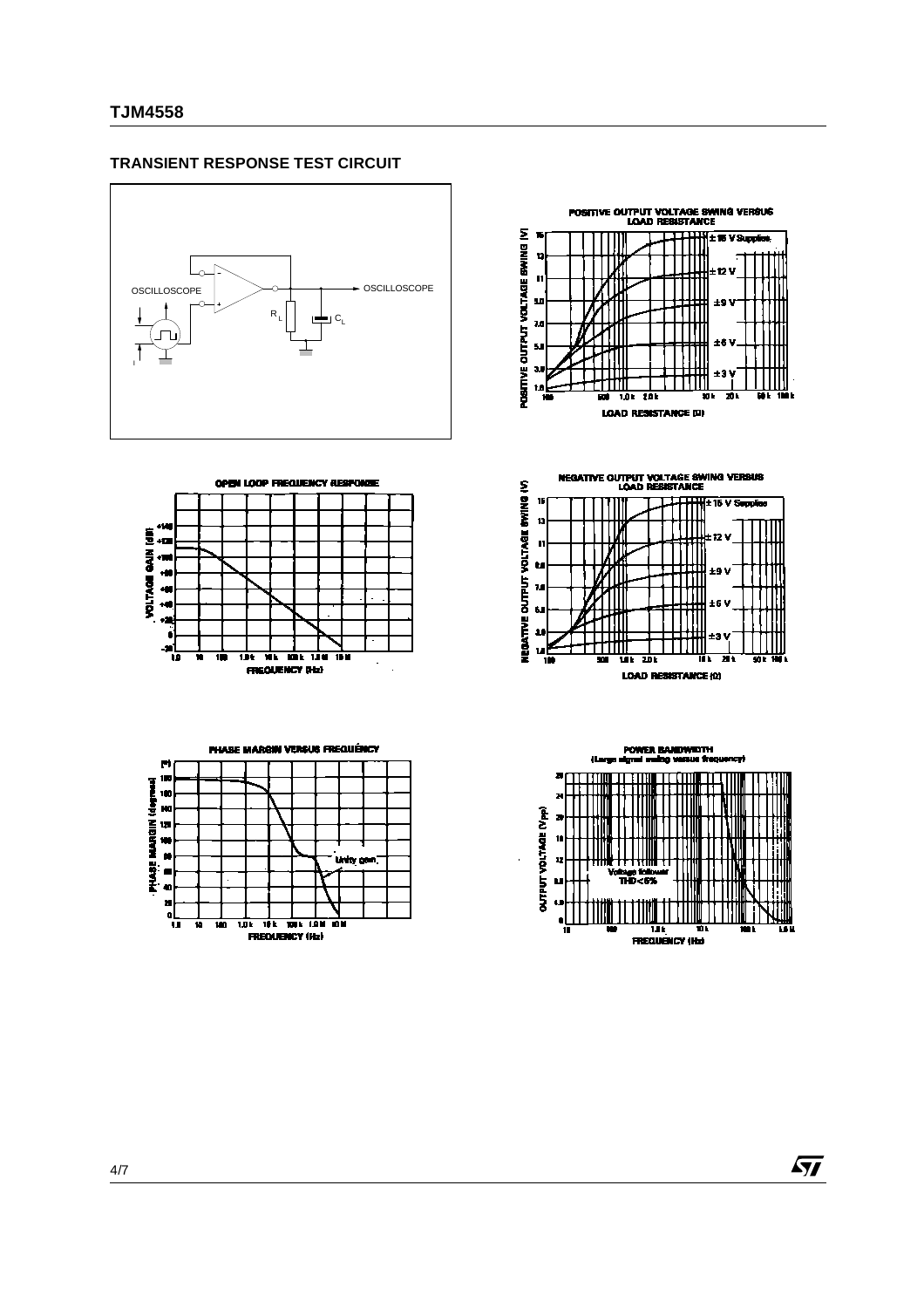# **PACKAGE MECHANICAL DATA**

| <b>Plastic DIP-8 MECHANICAL DATA</b> |      |            |      |       |       |       |  |
|--------------------------------------|------|------------|------|-------|-------|-------|--|
| DIM.                                 | mm.  |            |      | inch  |       |       |  |
|                                      | MIN. | <b>TYP</b> | MAX. | MIN.  | TYP.  | MAX.  |  |
| A                                    |      | 3.3        |      |       | 0.130 |       |  |
| a <sub>1</sub>                       | 0.7  |            |      | 0.028 |       |       |  |
| B                                    | 1.39 |            | 1.65 | 0.055 |       | 0.065 |  |
| <b>B1</b>                            | 0.91 |            | 1.04 | 0.036 |       | 0.041 |  |
| b                                    |      | 0.5        |      |       | 0.020 |       |  |
| b <sub>1</sub>                       | 0.38 |            | 0.5  | 0.015 |       | 0.020 |  |
| D                                    |      |            | 9.8  |       |       | 0.386 |  |
| E                                    |      | 8.8        |      |       | 0.346 |       |  |
| e                                    |      | 2.54       |      |       | 0.100 |       |  |
| e3                                   |      | 7.62       |      |       | 0.300 |       |  |
| e4                                   |      | 7.62       |      |       | 0.300 |       |  |
| F                                    |      |            | 7.1  |       |       | 0.280 |  |
|                                      |      |            | 4.8  |       |       | 0.189 |  |
| L                                    |      | 3.3        |      |       | 0.130 |       |  |
| Z                                    | 0.44 |            | 1.6  | 0.017 |       | 0.063 |  |



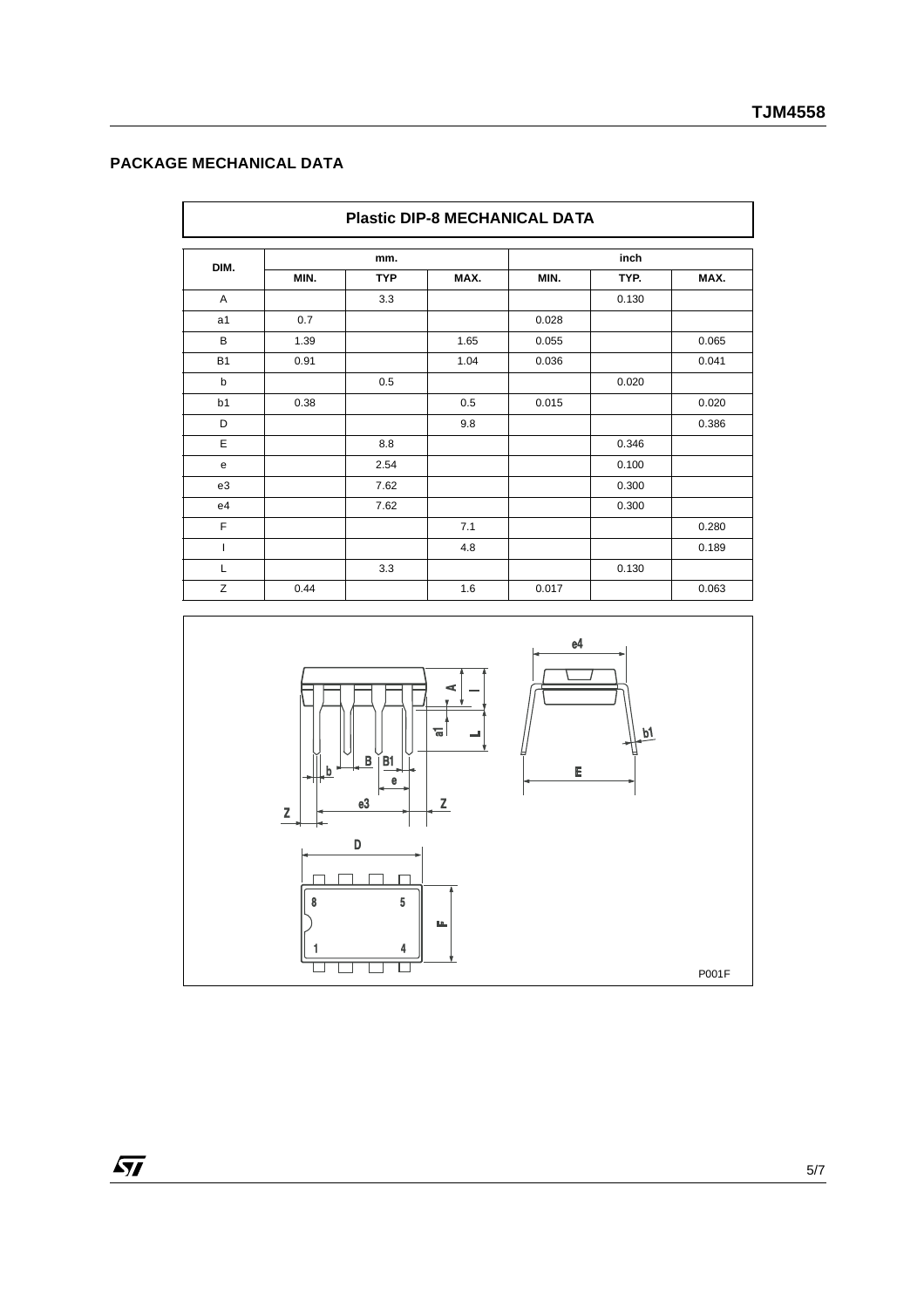# **TJM4558**

# **PACKAGE MECHANICAL DATA**

|                | <b>SO-8 MECHANICAL DATA</b> |            |      |       |       |       |  |  |
|----------------|-----------------------------|------------|------|-------|-------|-------|--|--|
|                | mm.                         |            |      | inch  |       |       |  |  |
| DIM.           | MIN.                        | <b>TYP</b> | MAX. | MIN.  | TYP.  | MAX.  |  |  |
| A              | 1.35                        |            | 1.75 | 0.053 |       | 0.069 |  |  |
| A <sub>1</sub> | 0.10                        |            | 0.25 | 0.04  |       | 0.010 |  |  |
| A <sub>2</sub> | 1.10                        |            | 1.65 | 0.043 |       | 0.065 |  |  |
| B              | 0.33                        |            | 0.51 | 0.013 |       | 0.020 |  |  |
| $\mathbf C$    | 0.19                        |            | 0.25 | 0.007 |       | 0.010 |  |  |
| D              | 4.80                        |            | 5.00 | 0.189 |       | 0.197 |  |  |
| E              | 3.80                        |            | 4.00 | 0.150 |       | 0.157 |  |  |
| e              |                             | 1.27       |      |       | 0.050 |       |  |  |
| H              | 5.80                        |            | 6.20 | 0.228 |       | 0.244 |  |  |
| h              | 0.25                        |            | 0.50 | 0.010 |       | 0.020 |  |  |
| L              | 0.40                        |            | 1.27 | 0.016 |       | 0.050 |  |  |
| k              | $8^\circ$ (max.)            |            |      |       |       |       |  |  |
| ddd            |                             |            | 0.1  |       |       | 0.04  |  |  |